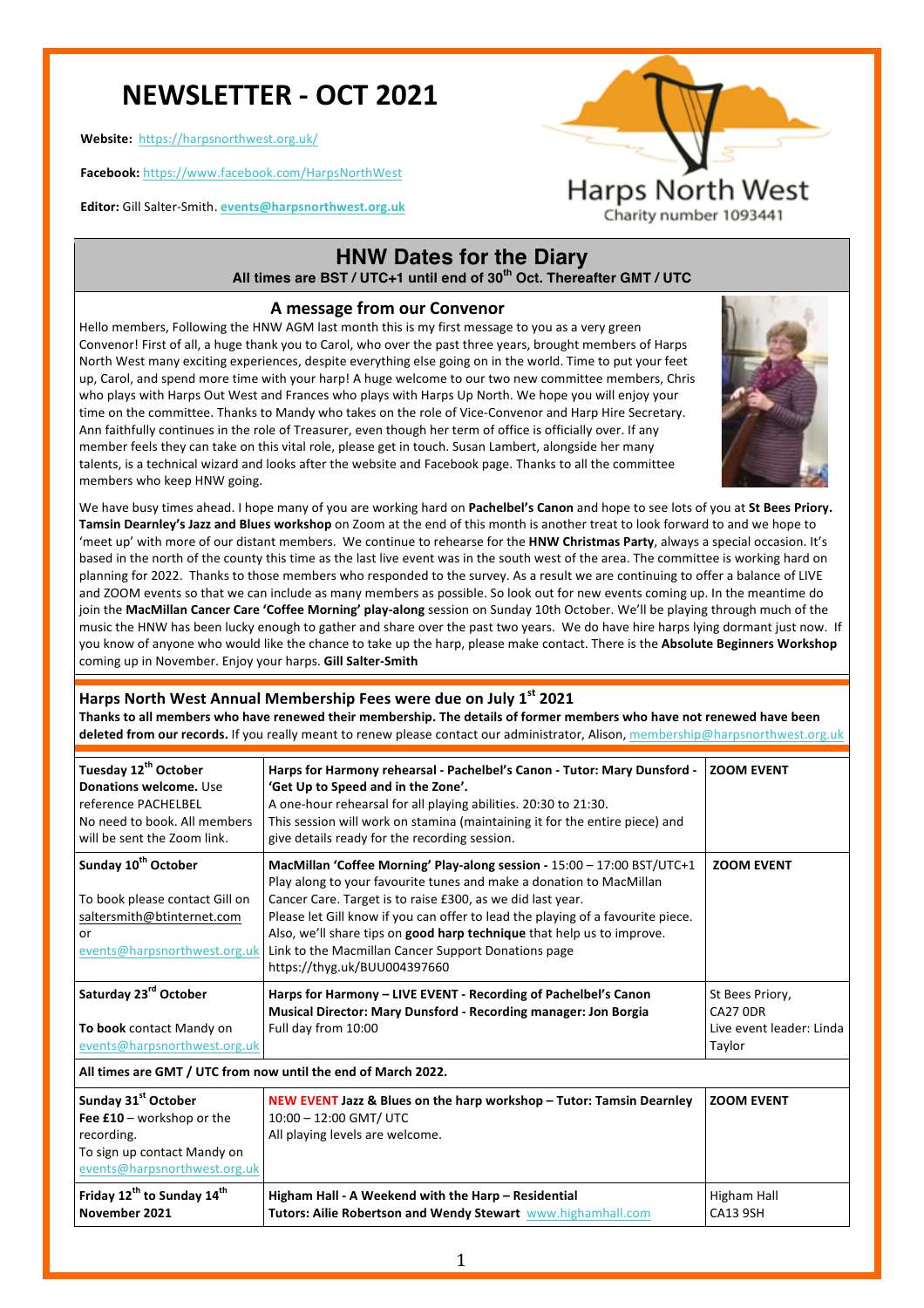| Saturday 20 <sup>th</sup> November<br><b>Donations welcome</b><br>To book contact Mandy on<br>events@harpsnorthwest.org.uk                     | Christmas Party rehearsal - Tutor: Mary Dunsford - LIVE EVENT<br>Arrive 10:00. Playing from 10:30 until 12:30<br>A recording of the sessions may be made available to members after the<br>session. Please bring your own refreshments.                                        |                                                                                                                                              | <b>Orton Market Hall</b><br><b>CA10 3RU</b><br>Live event leader Ann<br>Woolley    |  |
|------------------------------------------------------------------------------------------------------------------------------------------------|--------------------------------------------------------------------------------------------------------------------------------------------------------------------------------------------------------------------------------------------------------------------------------|----------------------------------------------------------------------------------------------------------------------------------------------|------------------------------------------------------------------------------------|--|
| Saturday 20 <sup>th</sup> November<br>Open to all. Fee £25.<br>To book contact Mandy on<br>events@harpsnorthwest.org.uk                        | Absolute Beginners' Session - Tutor: Mary Dunsford - LIVE EVENT<br>Arrive 13:15. Playing from 13:30 until 16:00.<br>Harps, music stands and sheet music are provided.<br>Please bring your own refreshments.<br>Opportunity to hire a harp from HNW at the end of the session. |                                                                                                                                              | <b>Orton Market Hall</b><br><b>CA10 3RU</b>                                        |  |
| Saturday 20 <sup>th</sup> November                                                                                                             | Committee Meeting - LIVE and on ZOOM<br>13:30 start                                                                                                                                                                                                                            |                                                                                                                                              | <b>Orton Market Hall</b><br><b>CA10 3RU</b>                                        |  |
| Saturday 11 <sup>th</sup> December<br>To book contact Mandy on<br>events@harpsnorthwest.org.uk                                                 | HNW Christmas Party - Tutor: Mary Dunsford - LIVE EVENT<br>Arrive 10:00. Rehearse 10:30 until 12:30<br>Concert for family and friends 14:00 - 15:00                                                                                                                            |                                                                                                                                              | <b>Braithwaite Institute</b><br>CA12 5RY.<br>Live event leader<br>Chris Pollington |  |
| Sunday 19 <sup>th</sup> December<br><b>Donations welcome</b>                                                                                   | Play and accompany carols - Tutor: Susan Lambert - Time to be confirmed<br>How to accompany tunes.<br>Offers to lead a carol are welcomed. Contact Susan on<br>events@harpsnorthwest.org.uk<br>All members will be sent the music and the Zoom link before the event.          |                                                                                                                                              | <b>ZOOM EVENT</b>                                                                  |  |
| $1st$ to 31 $st$ January 2022<br>Open to all harpists across the<br>globe                                                                      | The 2022 JaNEWary Challenge - Tutor: Mary Dunsford<br>Mary introduces us to exciting new tunes in bite-size portions each day,<br>with plenty of hints on technique. A great way to learn.                                                                                     |                                                                                                                                              | FaceBook,<br>YouTube<br><b>HNW</b> website                                         |  |
| Fri 29 <sup>th</sup> to Sun 31 <sup>st</sup> July 2022<br>To register your interest please<br>contact Mandy on<br>events@harpsnorthwest.org.uk | Harps North West Festival - Harp tutors: Jean Altshuler, Mary Dunsford<br>More tutors to be announced soon. Harp repair and servicing by Teifi.<br>Exhibition of sheet music and harps.<br>Alexander Technique and Positive Posture sessions.                                  |                                                                                                                                              | University of Cumbria<br>Campus, Ambleside.                                        |  |
| Friday 11 <sup>th</sup> to Sunday 13 <sup>th</sup><br>November 2022                                                                            | Higham Hall - A Weekend with the Harp - Residential<br><b>Tutors: Shelley Fairplay and Rachel Newton</b>                                                                                                                                                                       |                                                                                                                                              | <b>Higham Hall</b><br><b>CA13 9SH</b>                                              |  |
| Saturday 19 <sup>th</sup> to Monday 21 <sup>st</sup><br>August 2023                                                                            | Higham Hall - A summer Break with the Harp - Residential<br><b>Tutors: to be arranged</b>                                                                                                                                                                                      |                                                                                                                                              | Higham Hall<br><b>CA13 9SH</b>                                                     |  |
| POSTPONED WORKSHOPS (due to the pandemic). We'll keep you informed of dates for these events once secured.                                     |                                                                                                                                                                                                                                                                                |                                                                                                                                              |                                                                                    |  |
| 1. Kulning workshop - Tutor: Mary Dunsford<br>2. Cumbrian Tunes workshop - Tutor: Jean Altshuler                                               |                                                                                                                                                                                                                                                                                | 3. Full day live workshop - Tutor: Rachael Gladwin<br>4. Live workshops - Tutor - Lauren Scott - Freshwater Tears, Black<br>Sheep & Beatles. |                                                                                    |  |

**\*\*\*\*\*\*\*\*\*\*\*\***

## **COVID-19 SECURITY**

## **HNW ADVICE TO MEMBERS ATTENDING LIVE EVENTS - to help keep members safe**

1. Before attending a live event participants are advised to have had two vaccines and/or have carried out a negative COVID test within the previous 48 hours.

- 2. Please do not attend a live session if you are feeling unwell, have a temperature, a persistent cough or have recently lost your sense of taste or smell or if anyone in your household is similarly unwell.
- 3. Undertake your own risk assessment and only attend if you are happy to accept the risks. Take particular account of your personal health and situation and those of others in your household or of those who visit you often.
- 4. Come with plenty of warm clothing as venues are encouraging good air flow with doors and windows open.
- 5. Maintain 2m social distancing, especially from over 70s and clinically highly vulnerable people.
- 6. Wear a face mask/covering when less than 2m distant from those with whom you do not live.
- 7. Bring and use hand sanitizer and antiseptic cleaning wipes. Take your own rubbish home with you.
- 8. Bring your own refreshments and utensils and do not share. Kitchens may not be available.
- 9. Print your own copies of the music to be played in advance.
- 10. Avoid touching and sharing other people's property. Wash your hands often.
- 11. Be familiar with the risk assessment and the specific expectations for each venue you visit.
- 12. Respect the decisions of others, but do not be afraid to ask others to adhere to the advice if you feel you are at risk.

**Nominated organisers of HNW events:** Please ensure that a specific risk assessment for the venue and activity has been carried out and all participants have been informed of its expectations.

**\*\*\*\*\*\*\*\*\*\*\*\***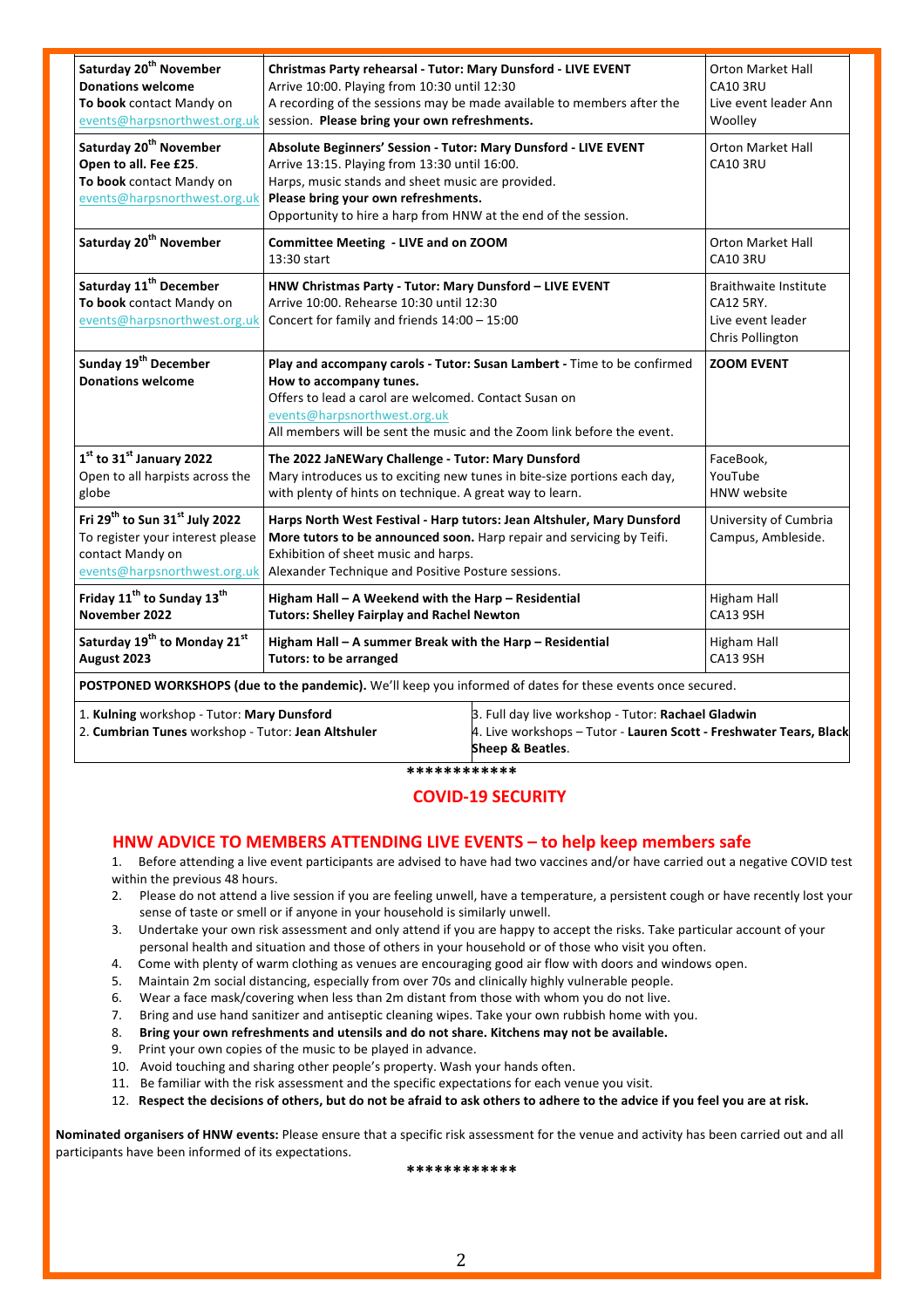

## **WANTED! Your Harp Society Still Needs You!**

If you are a keen harpist committed to enjoying playing with others, we welcome you to join the committee We're a friendly bunch who just love playing the harp.



We still need a TREASURER and /or TREASURER ELECT, though Ann Woolley has agreed to stay in the role for now. Our administrator, Alison, deals with the day-to-day bank payments and writes up the cashbook spread sheet. The Treasurer provides an overview, writing brief reports for committee meetings and pulling together the end of year accounts and claiming gift aid annually. The treasurer (or secretary) reports to the Charity Commission each year.

If you think you could help with any of the roles above, please contact Alison on administrator@harpsnorthwest.org.uk

**NEWSLETTER EDITOR - position now filled.** Thanks to Frances who will be taking over the editing of the newsletter in the next few months.

#### **\*\*\*\*\*\*\*\*\*\*\*\***

| Other Dates for a Harpist's Diary 2021 (Times until the end of October are BST / UTC + 1) |                                                                                                                                                                                                                                                                                                                                                                                                                                                                           |  |
|-------------------------------------------------------------------------------------------|---------------------------------------------------------------------------------------------------------------------------------------------------------------------------------------------------------------------------------------------------------------------------------------------------------------------------------------------------------------------------------------------------------------------------------------------------------------------------|--|
| Free tutorial for<br>jazz piece                                                           | Ailie Robertson is offering harpists a free video tutorial for her arrangement of the jazz piece, Autumn Leaves. The<br>Autumn Leaves - a piece is suitable for early-intermediate players and harps with 25+ strings.<br>Sheet music is available to purchase: https://www.ailierobertson.com/harp-music-shop/the-autumn-leaves<br>Free tutorial: https://www.youtube.com/watch?v=dtciyj8i08s<br>Video performance by Ailie: https://www.youtube.com/watch?v=hyQ3wYf0jVE |  |
| On line video<br>course<br>Discount for HNW<br>- code HARPSOC25                           | Be Thou My Vision Masterclass. Tutor: Lauren Scott. This is a video course on the traditional hymn arranged by<br>Lauren Scott. Covers topics such as Understanding Musical Form, Exercises for Independence of Fingers, a Healthy<br>Practice Routine, Creating a Dynamic Range on Harp, Right Hand Harmonics and Creating Rich Voicings in your<br>playing. Suitable for intermediate to advanced levels (Grade 4 to post Grade 8) www.bit.ly/be-thou-my-vision         |  |
| Next session:<br>Tues 5 <sup>th</sup> Oct<br>$20:00 - 21:30$                              | Shelley Fairplay's Dynamic Harps Virtual Ensemble. A monthly free offering to all harpists to come together to<br>enjoy our wonderful instrument. First Tuesday of the month for 2021 https://startharp.com/dynamic-harps-virtual-<br>ensemble/ On Zoom and/or Facebook. Shelley also offers many other online courses.                                                                                                                                                   |  |
| Sat 9 <sup>th</sup> Oct<br>14:30                                                          | High Tea Tunes with Wendy Stewart. The Smiddy, Balmaclellan. £7.50 / £3.50 (under 25)<br>https://www.ticketsource.co.uk/whats-on/dumfries-galloway/the-smiddy/high-tea-tunes-with-wendy-stewart/e-<br>brdljm                                                                                                                                                                                                                                                              |  |
| Mon 11 <sup>th</sup> Oct<br>19:00                                                         | Tamsin Dearnley - Retreat to the Harp, Zoom Workshop. Monthly Meet and Play.<br>http://www.retreattotheharp.com/monthly-meet-play                                                                                                                                                                                                                                                                                                                                         |  |
| $22^{nd} - 26^{th}$ Oct                                                                   | Harp on Wight International Festival 2021. Planning to go LIVE - all being well! https://www.harponwight.co.uk/#                                                                                                                                                                                                                                                                                                                                                          |  |
| Sat 30 <sup>th</sup> Oct<br>19:30                                                         | Catrin Finch (Welsh Queen of Harps) and Seckou Keita in concert at Ulverston Coronation Hall<br>https://www.thecoro.co.uk/catrin-finch-and-seckou-keita<br>https://ulverston.com/event/catrin-finch-seckou-keita/                                                                                                                                                                                                                                                         |  |
| Sat 30 <sup>th</sup> Oct<br>Sun 31 <sup>st</sup> Oct                                      | Ailie Robertson – Celtic Christmas Workshops (different tunes at each workshop)<br>Elementary / Intermediate<br>Intermediate / Advanced<br>https://www.ailierobertson.com/workshops                                                                                                                                                                                                                                                                                       |  |
| $6^{th}$ – $7^{th}$ Nov                                                                   | Transpennine Harps Online Festival with Tamsin Dearnley and Lucy Nolan<br>https://transpennineharps.org/festival2021.html                                                                                                                                                                                                                                                                                                                                                 |  |
| Oct - Dec                                                                                 | Heather Downie - Christmas Harp Collaboration 2021. Free to all harpists<br>Christ Child Lullaby; Away in a Manager; We Wish You a Merry Christmas<br>https://heatherdownieharpist.thinkific.com/courses/christmas-harp-collaboration-2021                                                                                                                                                                                                                                |  |
| Autumn 2021                                                                               | <b>BBC Radio 3 Christmas Carol Composition Competition</b><br>Christina Rossetti's poem "Love Came Down at Christmas'<br>Closing date 2 <sup>nd</sup> November.<br>https://www.bbc.co.uk/programmes/articles/2FYZN3ck8vZGNBkyR1ysPxJ/radio-3-christmas-carol-competition-2021                                                                                                                                                                                             |  |
| October 2021                                                                              | UK Harp Association - See the UKHA's list of workshops and concerts across the UK at the end of this newsletter.<br>For our distant friends.                                                                                                                                                                                                                                                                                                                              |  |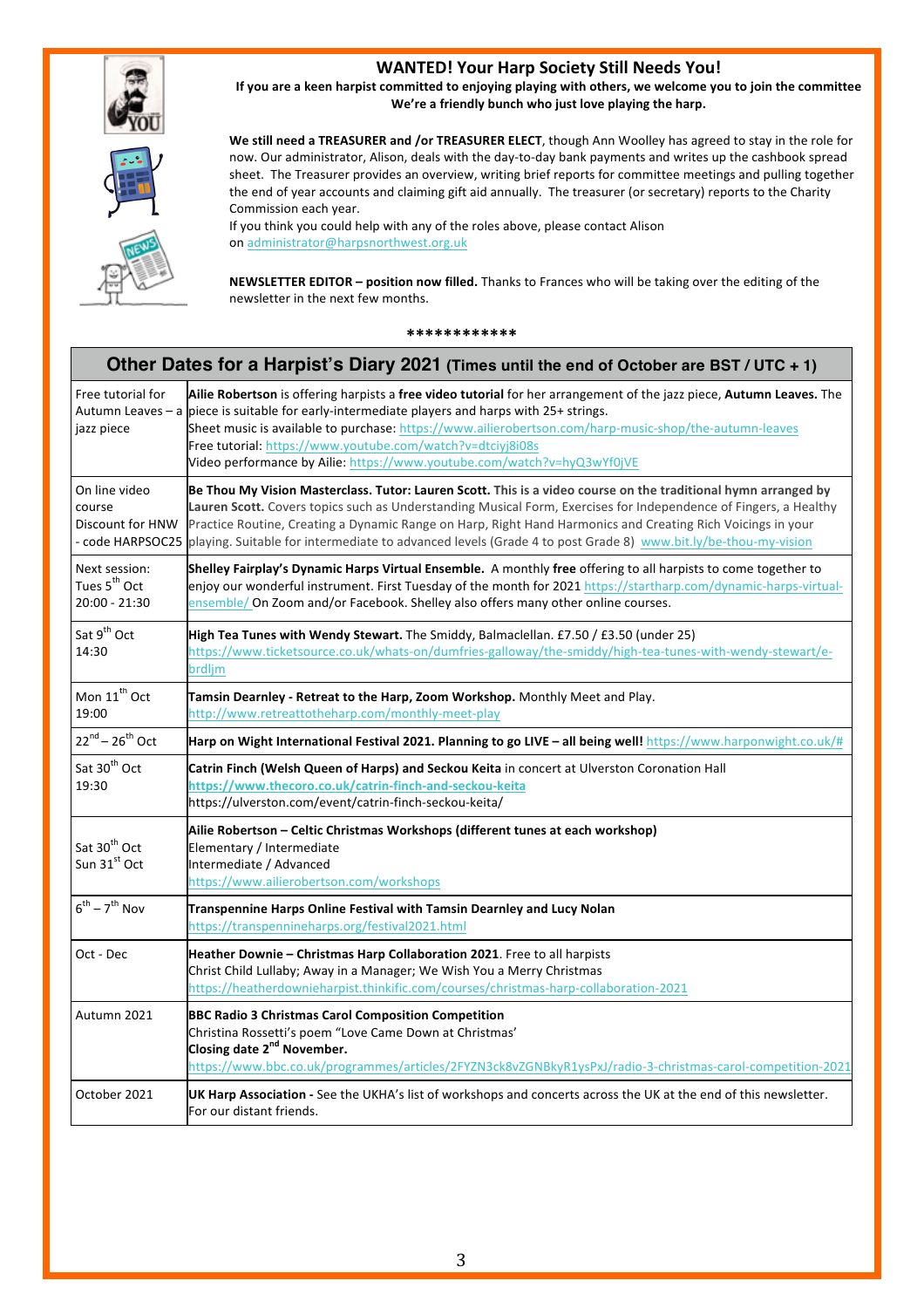## **HNW EVENTS COMING UP**

## **MACMILLAN 'COFFEE MORNING' PLAYALONG SESSION - ON ZOOM**

## **Sunday 10th October 15:00 – 17:00**

To sign up please contact Gill on saltersmith@btinternet.com or events@harpsnorthwest.org.uk An excuse to play favourite pieces and, if you wish to, donate to Macmillan Cancer Support. The target is to meet or exceed last year's total of £300.

**Link to the Macmillan Cancer Support Donations page https://thyg.uk/BUU004397660**

All harpists are invited, i.e. members and their harpist friends. Please consider offering to lead a piece.

Music will be shared with signed-up participants in advance, on the understanding that rules of copyright are observed.

I would also like us to share with each other, our own tips on technique that help us to play better.

Plenty of chance to chat over virtual coffee and cake.

A Zoom link will be sent by email beforehand **to those who have signed up.** 

Please let Gill know if you can offer to lead the playing of a favourite piece.

**\*\*\*\*\*\*\*\*\*\*\*\***

## **HARPS FOR HARMONY 2020-21** LIVE RECORDING of PACHELBEL's CANON – AT LONG LAST!!!



**performed by members of HARPS NORTH WEST – all are welcome St Bees Priory, West Cumbria. CA27 ODR Saturday 23rd October 2021– all day from 10:00**

> **Musical Director: Mary Dunsford Recording manager: Jon Borgia**

To book please contact Mandy on **events@harpsnorthwest.org.uk** 

Bring your own refreshments - no kitchen available.

Come dressed for comfort as well as the camera, and ready to play it many, MANY times over! Please consider in advance ways of avoiding page turns!



As a truly inclusive organisation we aim to involve as many members as possible in this live recording whatever playing level and experience. For elementary level harpists Mary suggests you revisit the 2020 January Challenge Days 24 to 31 Gentle pace. https://harpsnorthwest.org.uk/online-learning-links-/janewary-challenge-2020.html

Mary has also produced a useful sheet of **simple and even simpler accompaniments** that can be played in harmony with the Sylvia Woods' arrangements throughout the whole piece. All members were sent a copy of this sheet with the September newsletter. Please contact Mandy if you need this sheet. For the full piece you need your own copy of the Sylvia Woods sheet music.

#### Mary will run a one-hour rehearsal on Zoom for all levels of harpists. **Tuesday 12th October 20:30 on Zoom**

The session will work on stamina (maintaining it for the entire piece) and give details ready for the recording session. 

No need to book. All members will be sent a Zoom link. **Donations welcome.** Use reference PACHELBEL. **Still plenty of time to practise and get involved!** 

### Background to the HNW Harps for Harmony Project – from January 2020 to October 2021

Pachelbel's Canon, arranged by Sylvia Woods, was taught by Mary Dunsford in the 2020 HNW JanNEWary Challenge, Days 24 to 31. **https://harpsnorthwest.org.uk/online-learning-links-/janewary-challenge-2020.html**

28<sup>th</sup> March '20, live recording postponed.

1<sup>st</sup> May '20, deadline for harpists' video submissions.

**19th June Video Launch Day** 

#### **https://www.youtube.com/watch?v=Yyv1JTuuI7o&feature=youtu.be**

196 video clips. 109 harpists from across the globe. 19 young persons (youngest age 5)

https://www.harpsnorthwest.org.uk/harps-for-harmony.html Please keep on sharing the video with your friends, family and contacts.

**\*\*\*\*\*\*\*\*\*\*\*\***



## **Play Jazz and Blues on the Harp - Workshop - Tutor: Tamsin Dearnley Sunday 31st October 10:00 – 12:00 on Zoom**

A message from Tamsin - 'It's true that the harp isn't the first instrument one might think of for jazz, but I've spent a lot of time during lockdown doing my best to study and try new things and I'd love to share some of the things I've learned and explain why the harp is in many ways a great instrument for jazz!'



- Programme
	- 1) An introduction to jazz chords theory (nothing too scary, but just so when we get onto playing it's not TOO mysterious, and besides it's never as hard as people think and it's good to demystify it a bit, I think!)
	- 2) Blues with the basic structure and then a look at how to add/change chords within this structure and do a bit of improvisation.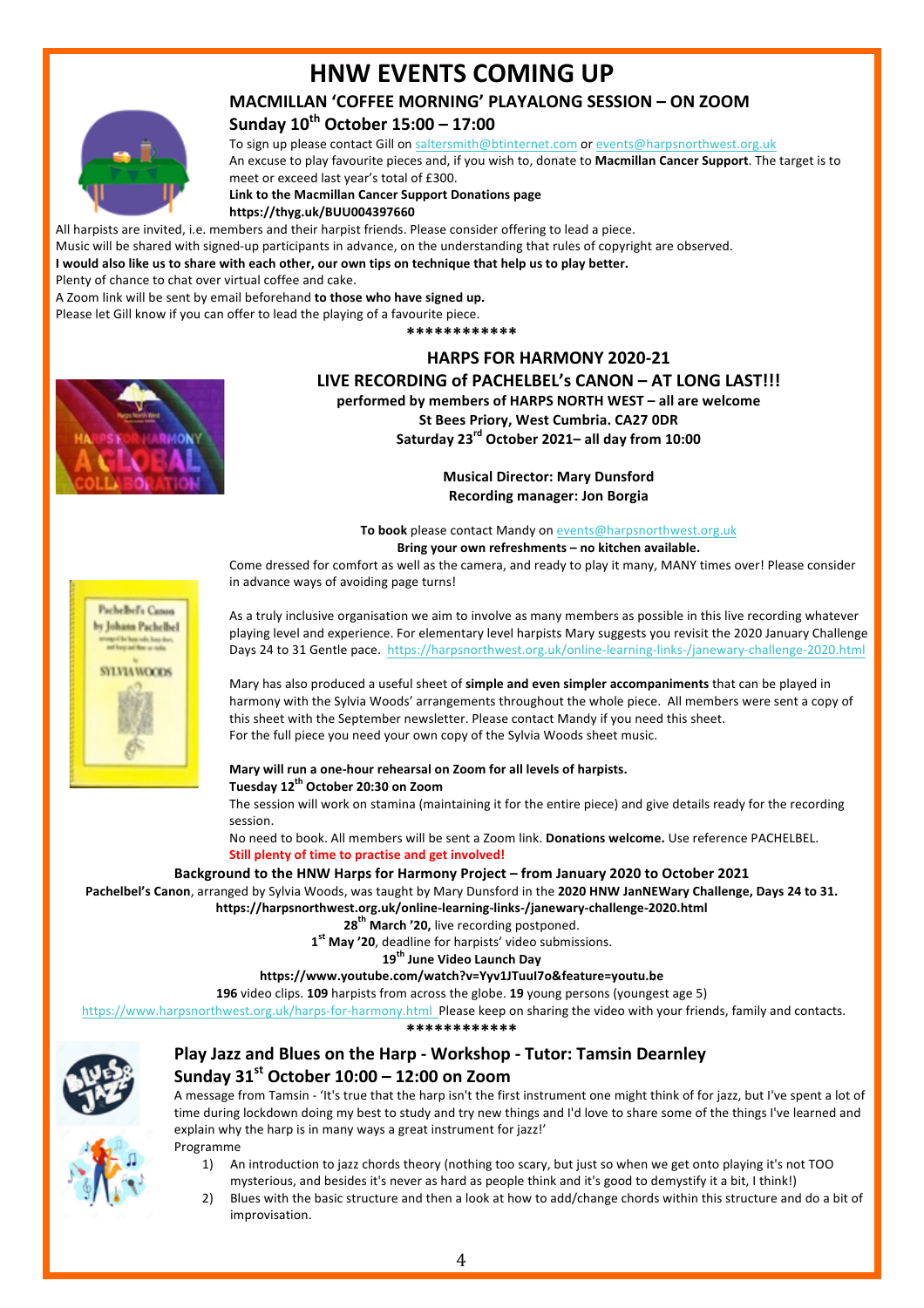3) A short/not-too-hard jazz piece. Members who sign up will be sent the Zoom link and the sheet music in advance of the workshop.

To sign up please contact Mandy on events@harpsnorthwest.org.uk Fee £10 – for workshop or for the recording. Details of how to pay are set out towards the end of this NL. Please use reference TAMSIN.... and your initials. For more information about Tamsin visit her website: https://tamsindearnley.co.uk/

**\*\*\*\*\*\*\*\*\*\*\*\***



**Rehearsal for HNW Christmas Party - Tutor: Mary Dunsford** Saturday 20<sup>th</sup> November. Orton Market Hall. CA10 3RU. Arrive 10:00. Playing from 10:30 to 12:30 Donations welcome. Please use reference: ORTON

To book please contact Mandy on events@harpsnorthwest.org.uk

#### Please bring your own refreshments as the kitchen will not be in use.

Mary will guide us through a rehearsal of the pieces to be played at the HNW Christmas Party in December. Members have been sent the sheet music with the September newsletter. If you have not received the music, please ask for it via Mandy. Clouds in a Sunlit Sky – Eira Lyn Jones (2021 JaNEWary Challenge) **O** Mio Babbino Caro – Puccini. Arranged by Lucy Nolan (May 2021 Zoom workshop) **Sunrise – Judy Sharps (First place in the HNW Composition Competition)** Carol Medley – to be confirmed Plus a play-through of Pachelbel's Canon - Sylvia Wood's arrangement. You need your own copy of this.

**Playing Groups – Seren Fach – Shelley Fairplay.** You need your own copy of this if you do not play in a playing group.

A recording of this session will be available to members.

#### **\*\*\*\*\*\*\*\*\*\*\*\***



**Absolute Beginners' Workshop - Tutor: Mary Dunsford** Saturday 20<sup>th</sup> November. Orton Market Hall. CA10 3RU Arrive 13:15. Playing 13:30 to 16:00 Fee: £25. 

Share your love of the harp by encouraging your friends and family to have a go at playing this beautiful instrument. No musical experience is necessary. Harps, music stands and sheet music are provided. **Please bring your own refreshments.** 

To sign up please contact Mandy on events@harpsnorthwest.org.uk

There will be an opportunity to hire a harp from HNW at the end of the session.

Harp hire: £70 per quarter, minimum 3 months up to 12 months. £50 deposit. Membership of HNW is a requirement.

#### \*\*\*\*\*\*\*\*\*\*\*\*

## **NEWS of recent HNW EVENTS**

## The Five-Question HNW Survey August 2021 - SUMMARY

Many thanks for the 39 responses received, almost 50% of the membership. The committee really appreciate your responses. HNW area - 23; BUK but out of the HNW area - 14; Dverseas - 2.

**Will you take part in Zoom events in the future?** 39 responses  $YES = 30$   $NO = 4$   $MAYBE = 5$ 

2. If yes or maybe, what type of Zoom events would you take part in? 35 responses ALL= 20 Tutor workshops = 14 (+20) Play-along sessions = 3 (+20)

3. **Will you take part in live event**s? **39 responses**  $YES = 20$   $NO = 5$   $MAPBE = 14$ 



| North Cumbria = 14      | West Coast = $11$                     |
|-------------------------|---------------------------------------|
| East Cumbria = $17$     | Central Lakes = 20                    |
| South West Cumbria = 17 | South East Cumbria & North Lancs = 25 |
|                         |                                       |

**5.** Are there any events you would like to see organised?



Playing Skills: Skills and techniques (most requested); Improvisation; Composition; Playing in a session; Sessions to include all playing levels; Workshop on Modes; Small harp (19 strings); Learning by ear.

Genres of music: Celtic; Traditional Folk including Cumbria; Folk (not Cumbrian); Scottish; Jazz & Blues; Classical; Beatles; Mediaeval; Non-Western harp; Chinese Folk; South American Harps.

Tutors: Mary Dunsford, Jan Bennett, Robin Huw Bowen, Ailie Robertson, Charlotte Peterson, Tamsin Dearnley, Lucy Nolan, Eira Lyn Jones, Heather Downie, Tristan Le Govic, Adriano Sangineto, International Tutors. Other: Using music software e.g. Sibelius

**\*\*\*\*\*\*\*\*\*\*\*\***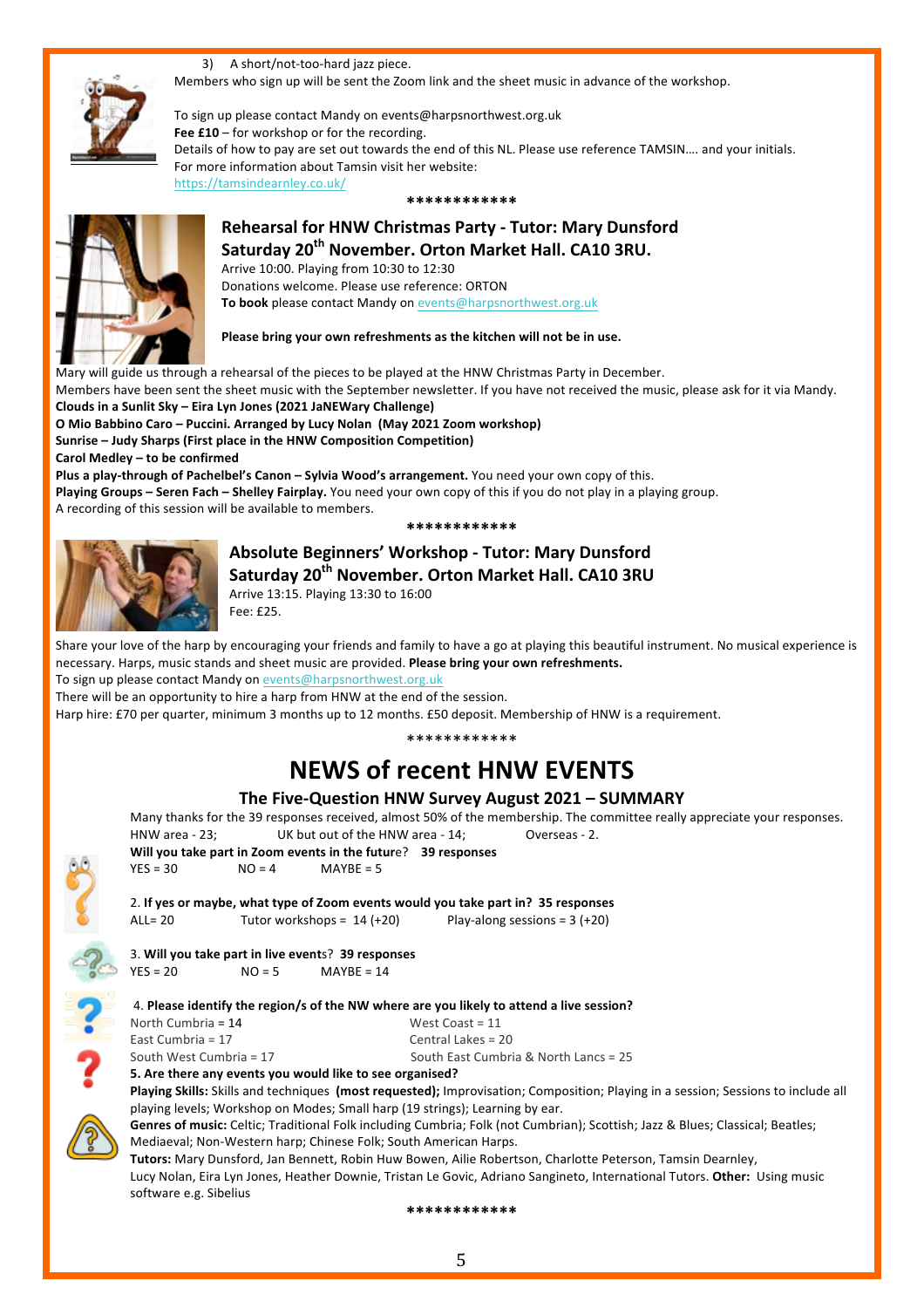## **The Harps North West Inaugural Composition Competition 2021**

Winners were announced by the judges, Shelley Fairplay and Lauren Scott, on  $19^{th}$  June

A Play-along to all sixteen Lockdown Compositions was held on  $11^{th}$  July; both events were held on Zoom.

A message from Susan Lambert – Thank you so much to everyone who took part. Everyone who entered the competition will receive a gift from HNW of a manuscript book and pencils.

A pdf booklet of all the compositions will be sent to all HNW members soon.

A hard copy of the booklet will be available to purchase – more details to follow.

We look forward to playing all sixteen pieces in future get-togethers whether live or on Zoom. You can hear the winning pieces in our winners' announcement video on YouTube: https://youtu.be/98CbB0kYzwY

Look out for Judy Sharps, 'Sunrise', that we are playing at the HNW Christmas Party!

Don't forget, the links to the **Bitesize videos and pdfs** giving guidance on how to approach composition, will stay on our website so that you can access them any time. You can find them here: https://harpsnorthwest.org.uk/composition-month/bite-size-composition.html



**\*\*\*\*\*\*\*\*\*\*\*\*** 



## Rehearsal of the HNW Christmas Party Pieces: Tutor Mary Dunsford, followed by the HNW AGM. Saturday 11<sup>th</sup> September, Grizebeck Village Hall

Nine of us met in Grizebeck Community Hall on  $11^{th}$  September, all spaced apart and suitably masked but enjoying being back playing in a room together. Mary took us through Judy Sharps' lovely winning composition 'Sunrise'. It was good to have Judy present to provide composer insights.

Next was Pachelbel's Canon - a warm up to the zoom sessions to come and recording day at St. Bees in October. We also looked at O Mio Babbino Carro arranged by Lucy Nolan who did a workshop for HNW in May and Eira Lyn Jones' JaNEWary challenge piece, named by our own HNW member, Lyn Walby, 'Clouds in a Sunlit Sky'. The morning was successfully recorded (hurray!) and the link has been sent out to members who could not attend.

The Annual General Meeting for HNW was held after lunch, both live and on Zoom.

There was a cabinet reshuffle, seems to be the flavour of the month, with some of our Committee members taking on new posts. We were also delighted to welcome two new committee members, Frances Quinn and Chris Pollington.

Carol Coldwell stepped down from being Convenor after her three-year service with our grateful thanks for guiding us through some tricky times and overseeing a very successful Festival in 2019 and lately some innovative events such as the Composition Competition. The Committee presented her with some beautiful autumnal flowers. She thanked the Committee members for their work during her time as Convenor and also gave out gifts. We are very happy to report that she will remain on the Committee to continue to support us. The minutes of the 2020 AGM were agreed as correct. The Annual Accounts to 30 June 2021, which had been previously circulated to members, were accepted. Harp Hire, Membership and Playing Group reports were also presented. We are all very ably supported by our lovely administrator, Alison Stobbs, who does the day to day treasury work, harp hire administration, booking of venues and taking of minutes at meetings, to name just a few duties. Our thanks go to her for helping us to keep the show running. Ann Woolley

**\*\*\*\*\*\*\*\*\*\*\*\*\***

## **PLAYING GROUP REPORTS for the 2021 HNW AGM**

It was good to hear how the HNW Playing Groups, spread across the wide HNW area, have faired over the past difficult year. Members are clearly enjoying the resumption of playing live with others. Ensemble pieces enable harpists of all levels to play beautiful music together. So whatever your playing experience think about joining one of the open Playing Groups. See the end of the newsletter for details. **Harper Four** - Irene M, Carolyn B, Lesley M and Carol H

Harper Four have had two playing sessions this summer in Storth Village Hall and what a joy it was to get together again with our harps. We played some of our old favourites and enjoyed trying out Shelley Fairplay's Seren Fach. Carol and I have joined in several of the ZOOM workshops and had a wonderful time at Higham with our own Mary, and Jan Bennett as tutors. Carolyn and Lesley have spent part of lockdown brushing up their piano playing. **Irene Mower** 

Harps Out West - Brenda C, Helen H, Jill K-C, Chris P, Gill S-S, Judy T, Linda T, Bettina (new member) plus our tutor Susan Lambert We enjoyed meeting every Friday afternoon on Zoom under the leadership of Susan Lambert and now that restrictions have eased, we are meeting fortnightly on Thursday mornings in Santon Village Hall with Susan joining when her schedule allows. We managed to get a little gig at a Pensioners' Club and then another one at a charity summer event. The council in Whitehaven has booked us to play at the outdoor market in December and in fact, December is looking to be a busy month for Harps Out West with gigs for a WI group, the pensioners' club and possibly in a local church. So things seem to be gradually getting back to normal. We are gaining a new member, Bettina; that will bring our numbers up to nine. Generally, we have between five and eight members at any session. Linda Taylor

Harps South Lakes - Mandy B, Cathryn B, Cathrine L, Gill L, Hazel O, Kate P, Gill S-S, Jane T plus our tutor, Mary Dunsford September 2021 saw us briefly returning to in-person sessions with our tutor Mary Dunsford able to lead us for two sessions. However such is the nature of this pandemic by November we had returned to Zoom. Mary valiantly agreed to having fortnightly sessions of 30minutes on Zoom with each one being preceded by 15 minutes of 'chat' allowing us all to keep in touch with one another, which we all greatly valued. Some of us met up, on Zoom, during the intervening weeks for a practice. This required people to volunteer to 'lead' each tune but we managed to muddle through. May 2021 provided a brief respite with a return of a couple of in-person practice sessions followed by our last session of the year which was led by Mary. To round off the year before our summer break we all went for coffee and cake in the open at Ellie's in Ulverston. We have now resumed a normal pattern which is a tutor-led session by Mary on the second Wednesday of the month and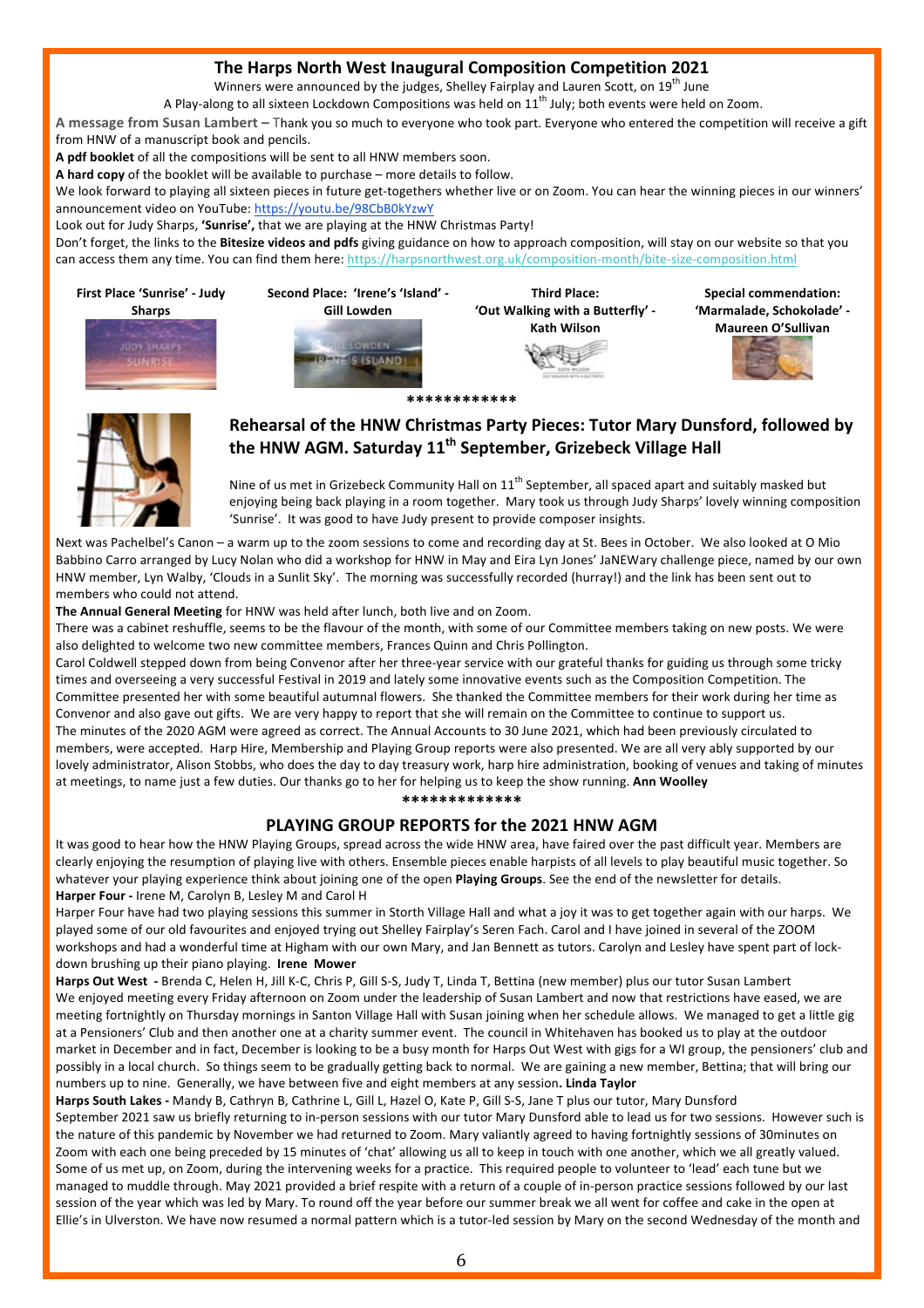a practice session the fourth Wednesday of the month in the Flannery Centre Victoria Road Ulverston (next to the RC church). Long may it continue and we are all looking forward to a return to little performances in care homes and anywhere people would like a bit of Harping. **Hazel Ord** 



Harps Up North - Another strange year, but with playing group meetings on ZOOM for much of the year, we have been able to keep playing together. All the HNW activities have been a marvellous boost, seeing people from other groups and new ones from overseas - well done HNW.

In June we started meeting again in Watermillock Hall, which felt absolutely amazing. The greatest pleasure was playing pieces that had parts, which lets those of different abilities be part of wonderful music. Over July and August numbers were lower as all the postponed family visits and holidays happened all at once. In September, it wasn't COVID but wasps that stopped us using the hall, and four of us met in a kitchen nearby, again a lovely session. Overall, we are going to look at all those pieces that have multiple parts as we all agree we missed them most. **Frances Quinn** 

#### **Red Rose Harps**

The Red Rose group of harpists, which was of course disrupted during lockdowns, is now meeting every two weeks in St. Luke's Church Hall, Slyne. Our members come from Preston to Windermere and anyone in the north Lancashire, south east Cumbria area is welcome to join us. We have plenty of space for social distancing and our members include harpists of all levels. Our numbers vary slightly between four and eight. We play a variety of music and include beginners up to advanced level harpists. We are developing a growing repertoire and it would be lovely to perform publicly when restrictions allow. Carol Coldwell

#### **\*\*\*\*\*\*\*\*\*\*\*\***

## **PLAYING GROUPS**

Participating in a playing group adds to the fun of playing. The following are contacts for the HNW open playing groups:

Harps Out West is based on the west coast, near Gosforth, usually meeting on the Thursday morning once and sometimes twice each month. Contact Helen on helenbrian@sky.com . Tutor: Susan Lambert.

Harps South Lakes are based in Ulverston and usually meet in the morning of the 2<sup>nd</sup> and 4<sup>th</sup> Wednesday of each month. Contact Hazel on hazeyhead49@gmail.com . Tutor: Mary Dunsford.

Harps Up North are based in Watermillock, usually meeting the first Thursday morning of the month. Contact Sue on sue@dawbank.co.uk 01539 624636. 

Red Rose Harps are based at Slyne Village Hall, North Lancashire. They meet on Tuesday afternoons twice per month. Contact Carol on coldwellcarol@gmail.com

NEW evening playing group in the North Lakes, playing 7pm until 8.45pm at Braithwaite Hall near Keswick on the second Wednesday evening of each summer month was started in 2020 just before Lockdown One. Members will be informed when this group can restart, probably spring 2022. If you are interested, please contact Gill on events@harpsnorthwest.org.uk.

## **\*\*\*\*\*\*\*\*\*\*\*\*\***

# The MANAGEMENT TEAM from 11<sup>th</sup> Sept 2021 – Sept 2022

| Gill Salter-Smith                      | Convenor                        | convenor@harpsnorthwest.org.uk      |
|----------------------------------------|---------------------------------|-------------------------------------|
|                                        | Membership Secretary - overview | events@harpsnorthwest.org.uk        |
|                                        | Newsletter editor               | higham@harpsnorthwest.org.uk        |
|                                        | Higham Hall Link                |                                     |
| Mandy Bartlett                         | Vice Convenor                   | harphire@harpsnorthwest.org.uk      |
|                                        | Harp Hire Secretary - overview  | events@harpsnorthwest.org.uk        |
|                                        | Events: members' bookings       |                                     |
| Ann Woolley                            | Secretary                       |                                     |
|                                        | Treasurer - overview            |                                     |
| Susan Lambert                          | Website & Facebook              | online@harpsnorthwest.org.uk        |
| Carol Coldwell                         |                                 |                                     |
| Cathrine Livesey                       |                                 |                                     |
| Chris Pollington                       |                                 |                                     |
| Frances Quinn                          |                                 |                                     |
| Linda Taylor                           |                                 |                                     |
| Alison Stobbs - Not a committee member | HNW Administrator from Jan 2020 | administrator@harpsnorthwest.org.uk |
|                                        | Treasurer - admin & support     | treasurer@harpsnorthwest.org.uk     |
|                                        | Harp Hire - admin & support     | membership@harpsnorthwest.org.uk    |
|                                        | Membership - admin & support    |                                     |

Bank details for use when paying donations for HNW workshops.

**Bank: HSBC**

**Name of Account: Harps North West** 

**Sort Code: 40-16-22**

#### **Account Number: 81806521**

For those paying HNW from outside the UK please use PayPal http://paypal.me/HarpsNorthWest When paying by PayPal please choose the pay 'friends and family' option where possible to avoid charges.